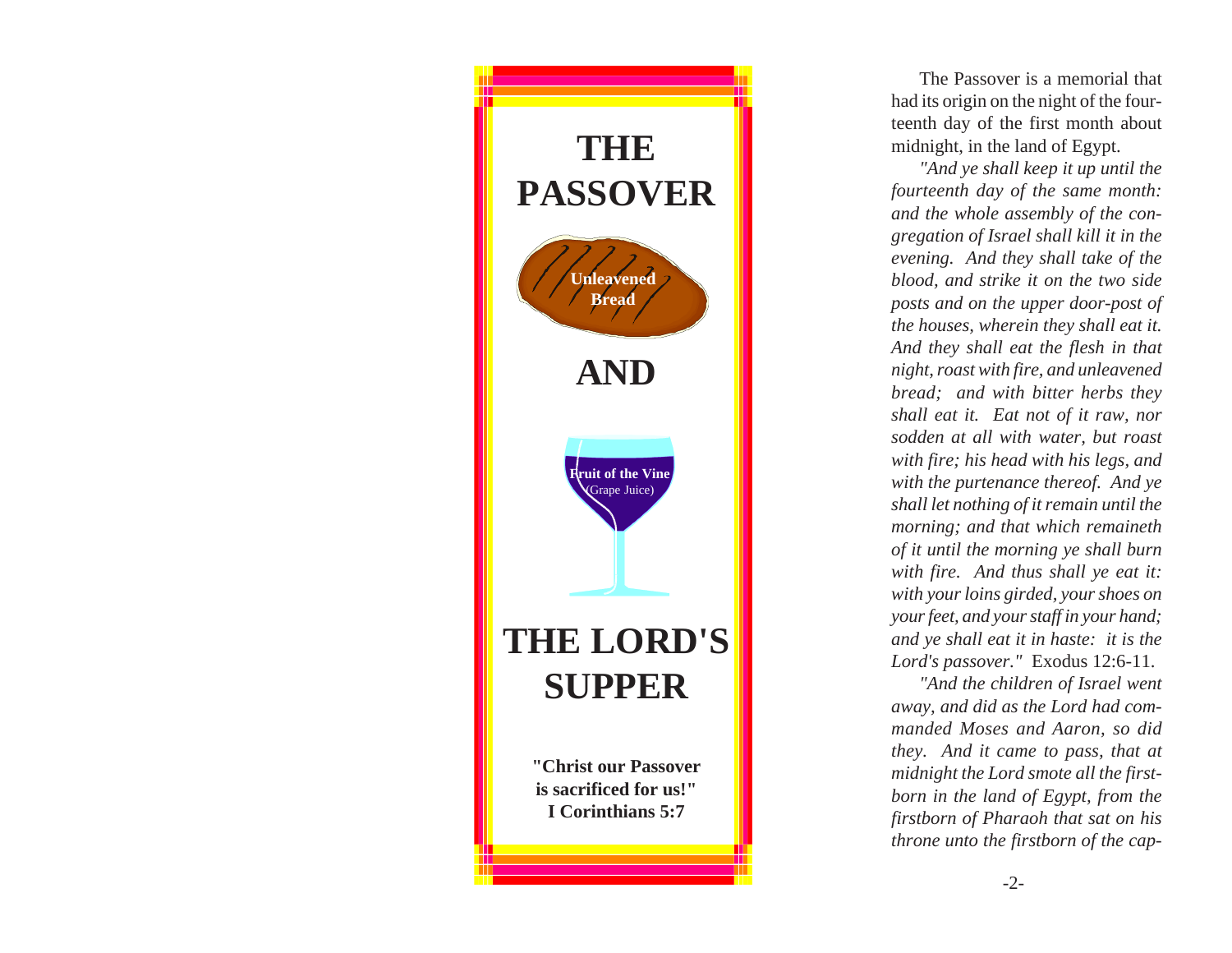*tive that was in the dungeon; and all the firstborn of cattle. And Pharaoh rose up in the night, he, and all his servants, and all the Eyptians; and there was a great cry in Egypt; for there was not a house where there was not one dead. And he called for Moses and Aaron by night, and said, Rise up and get you forth from among my people...And the Lord said unto Moses and Aaron, This is the ordinance of the passover: There shall no stranger eat thereof."* Verses 28- 31, 43.

These Scriptures are stated here to familiarize you with the Words of the Lord concerning the keeping of the Lord's Passover. The observance of this ceremony is different from the feasts of Israel. This day was observed each year as they came out of Egypt to commemorate their release from bondage. The feasts of Israel were not kept until they were back in their homeland, but each year during the forty years of travel in the wilderness they kept the 14th day of the first month.

The other feast days that were given to Israel later, called the Laws of Moses, were to be kept after they arrived in their own land. *"And it shall come to pass, when ye be come to the land which the Lord will give you, according as he hath promised, that ye*

*shall keep this service."* See Exodus 12:25, 13:11-12; Leviticus 23:10.

*"Thou shalt therefore keep this ordinance in his season from year to year."* Exodus 13:10. *"In the fourteenth day of the first month at even is the Lord's passover."* Leviticus 23:5. *"And the Lord spake unto Moses in the wilderness of Sinai, in the first month of the second year after they were come out of the land of Egypt, saying, Let the children of Israel also keep the passover at his appointed season. In the fourteen day of this month, at even, ye shall keep it in his appointed season: according to all the rites of it, and according to all the ceremonies thereof, shall ye keep it. And Moses spake unto the children of Israel, that they should keep the passover. And they kept the passover on the fourteenth day of the first month at even in the wilderness of Sinai: according to all that the Lord commanded Moses, so did the children of Israel."* Numbers  $9:1-5.$ 

*"Observe the month Abib, and keep the passover unto the Lord thy God: for in the month of Abib the Lord thy God brought thee forth out of Egypt by night. Thou shalt therefore sacrifice the passover unto the Lord thy God, of the flock and the herd, in the place which the Lord*

*shall choose to place his name there. But at the place which the Lord thy God shall choose to place his name in, there thou shalt sacrifice the passover at even, at the going down of the sun, at the season that thou camest forth out of Egypt."* Deut. 16:1,2,6.

Notice in the Scripture passages, you have just read, you will find the statement, "appointed time" or "appointed season". That phrase means the time to keep the Lord's Passover. Look at Psalm 81:3: *"Blow up the trumpet in the new moon, in the time appointed, on our solemn feast day."* The phrase "time appointed," means full moon. We start counting the fourteen days from the beginning of Abib, the first month. The fourteenth day at even is the beginning of the Lord's Supper.

## **THE PASSOVER NOT ON THE FIFTEENTH**

Some want to deny all the foregoing texts of Scripture and try to prove by some Jewish rabbi that the Passover was always observed on the fifteenth of the first month, without a single verse of Scripture for proof. All we need to refute the above claim is two passages of scripture.

We are aware of the fact that the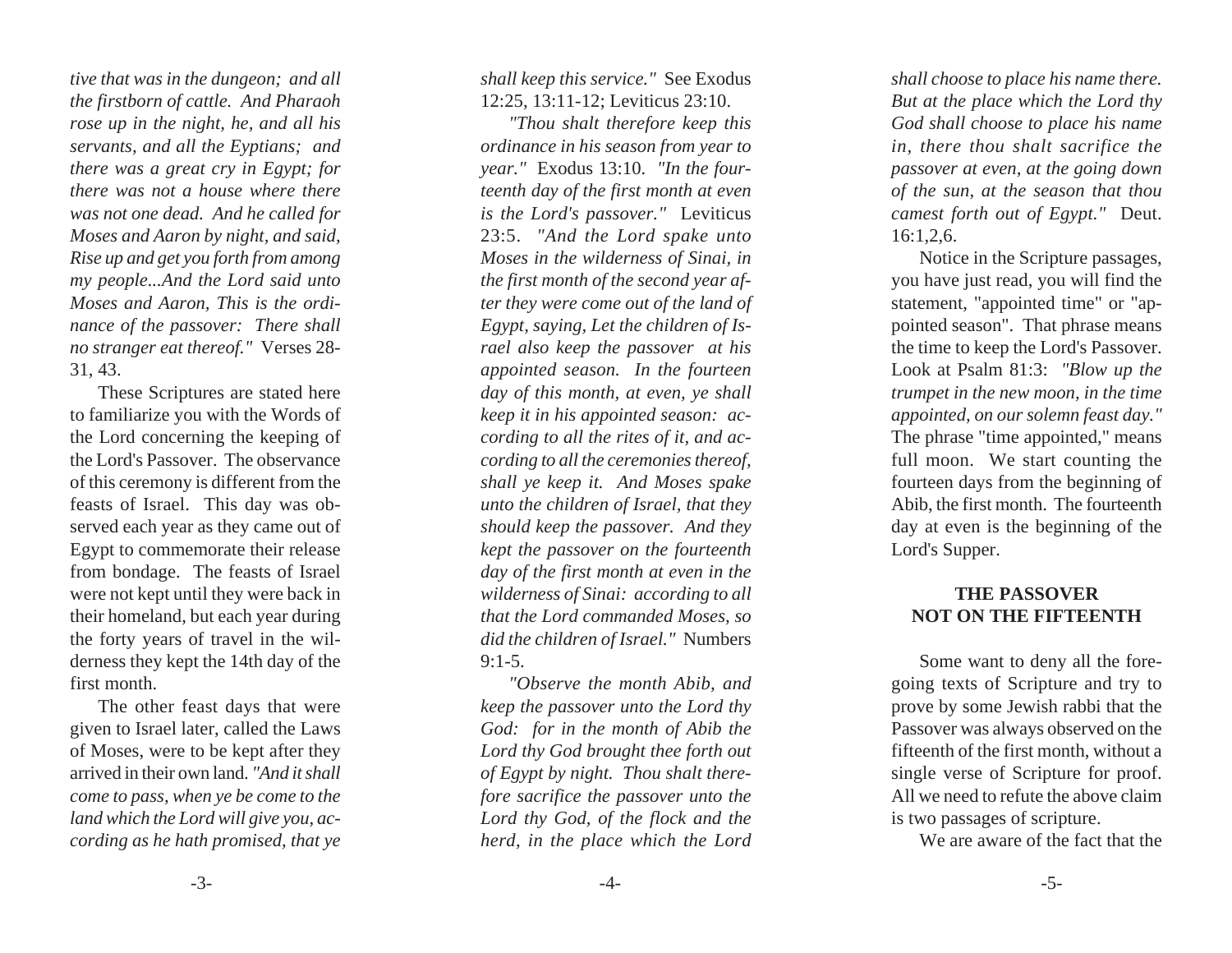people of Israel were all in their homes when they ate the Passover, and when the angel of death passed over at midnight, they were instructed not to go out of their houses until the morning. Until morning, or the light part of the fourteenth day of the first month, the Israelites were in their homes in the land of Goshen. Rameses is a city in the south part of the land of Goshen. *"And the children of Israel journeyed from Rameses to Succoth, about six hundred thousand on foot that were men, beside children."* Exodus 12:37.

It is a settled fact that the people of Israel had to leave their homes and gather together to Rameses before they could take their journey from Rameses.

The Children of Israel had been slaves for about three hundred years. During that time they lost all of their possessions. The Lord instructs Israel to spoil the Eyptians and take what is coming to them. As soon then as the 14th day became light they went to Rameses, the treasure city of Egypt (Exodus 1:11; 12:35, 36) where they could get the jewels of silver and gold, and spoil the Egyptians.

*"These are the journeys of the children of Israel, which went forth out of the land of Egypt with their*

*armies under the hand of Moses and Aaron. And Moses wrote their goings out according to their journeys by the commandment of the Lord: and these are their journeys according to their goings out. And they departed from Rameses in the first month, on the fifteenth day of the first month; on the morrow after the passover the children of Israel went out with an high hand in the sight of all the Egyptians."* Numbers 33:1-3.

Here we are told that "they departed from Rameses in the first month, on the fifteenth day, on the morrow after the passover." This proves that they gathered to Rameses on the light part of the fourteenth day of the first month, and departed on the fifteenth, which shows that the Passover would have been on the dark part of the fourteenth day.

## **PASSOVER IN THE GOSPEL AGE**

The Passover is a type of Jesus Christ, "The Lamb of God." (John 1:29; I Corinthians 5:6-7; I Peter 1:18-19). The lamb must be without blemish. To test this the lamb was kept up for four days. (Exodus 12:5- 6). So was our Lord's public life, under hostile scrutiny. It was a testing which proved His holiness. (Luke

11:53-54). The Lamb of God was slain on the exact day as the Passover Lamb of the Old Testament. We are to remember the "Night in which Jesus was betrayed."

*"Purge out therefore the old leaven, that ye may be a new lump, as ye are unleavened. For even Christ our passover is sacrificed for us: Therefore let us keep the feast, not with old leaven, neither with the leaven of malice and wickedness; but with the unleavened bread of sincerity and truth."* I Corinthians 5:7-8.

We are given to understand that Christ is our Passover, and we are to eat of His body and drink His blood.

*"I am the living bread which came down from heaven: if any man eat of this bread, he shall live for ever: and the bread that I will give is my flesh, which I will give for the life of the world. The Jews therefore strove among themselves, saying, How can this man give us his flesh to eat? Then Jesus said unto them, Verily, verily, I say unto you, Except ye eat the flesh of the Son of man, and drink his blood, ye have no life in you. Whoso eateth my flesh, and drinketh my blood, hath eternal life; and I will raise him up at the last day. For my flesh is meat indeed, and my blood is drink indeed. He that eateth my flesh, and drinketh my blood,*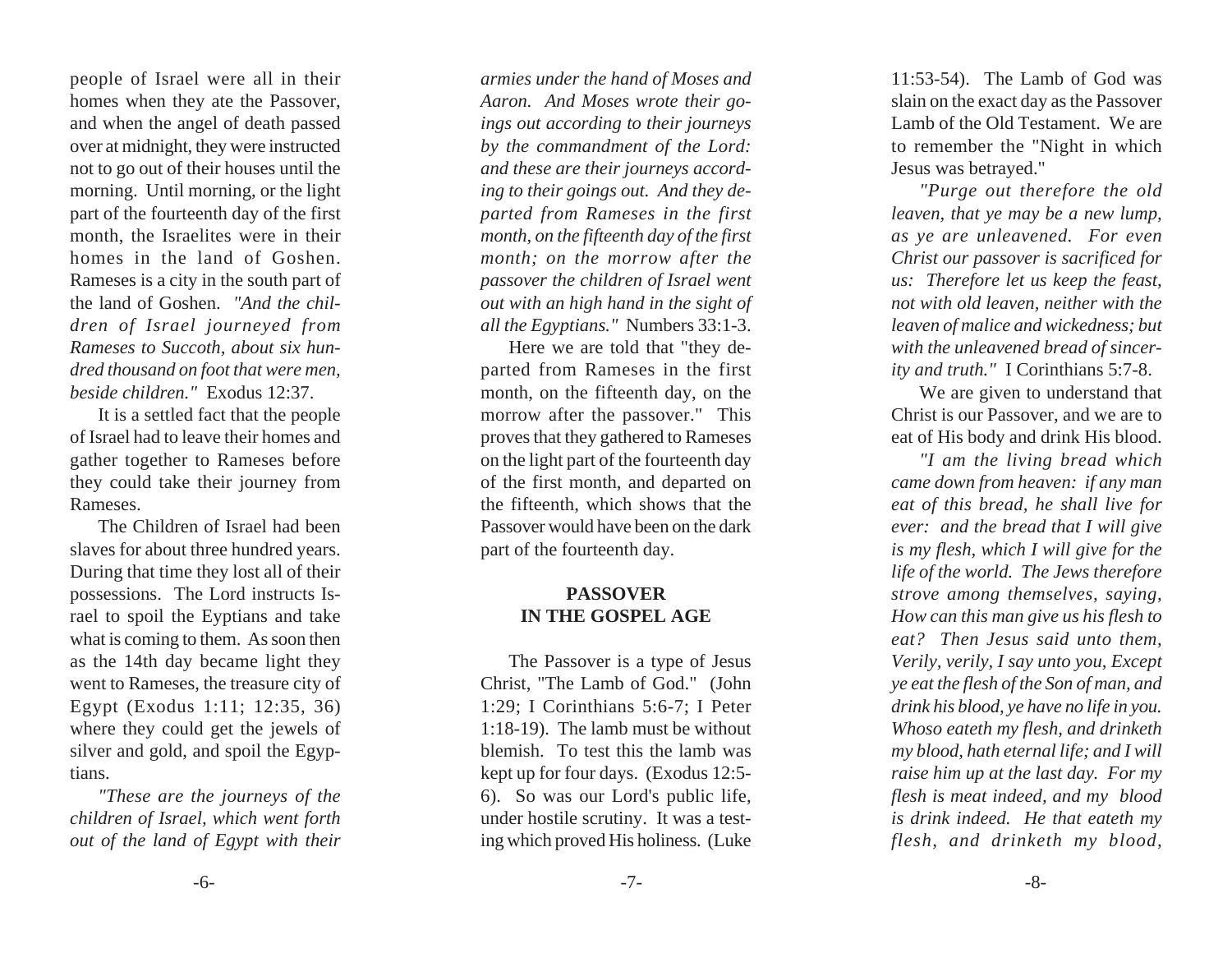*dwelleth in me, and I in him."* John 6:51-56.

Christ is our Passover and has given us His body and blood to eat, and drink, but not in a literal sense. Christ being our Passover and we being commanded to keep the Feast, to us the bread and fruit of the vine becomes the body and blood of the Lamb of God which taketh away the sins of the world.

*"And as they were eating, Jesus took bread, and blessed it and brake it, and gave it to the disciples, and said, Take, eat; this is my body. And he took the cup, and gave thanks, and gave it to them, saying, Drink ye all of it; For this is my blood of the new testament, which is shed for many for the remission of sins. But I say unto you, I will not drink henceforth of this fruit of the vine, until that day when I drink it new with you in my Father's kingdom."* Matthew 26:26-29. *"And as they did eat, Jesus took bread, and blessed, and brake it, and gave to them, and said, Take, eat: this is my body. And he took the cup, and when he had given thanks, he give it to them: and they all drank of it. And he said unto them, This is my blood of the new testament, which is shed for many. Verily I say unto you, I will drink no more of the fruit of the vine, until that day that I drink it new in*

*the kingdom of God. And when they had sung an hymn, they went out into the mount of Olives."* Mark 14:22- 26.

*"Then came the day of unleavened bread, when the passover must be killed. And he sent Peter and John, saying, Go and prepare us the passover, that we may eat. And when the hour was come, he sat down, and the twelve apostles with him. And he said unto them, With desire I have desired to eat this passover with you before I suffer: For I say unto you, I will not any more eat thereof, until it be fulfilled in the kingdom of God. And he took the cup, and gave thanks, and said, Take this, and divide it among yourselves."* Luke 22:7-8, 14- 17.

This testimony from Matthew, Mark and Luke shows plainly that Jesus ate the old Passover with his disciples at the proper time. On the same NIGHT they received it from the Lord, he was betrayed into the hands of sinful men.

Paul wrote to the church at Corinth about the Lord's Passover just as he had received it of the Lord, and commanded it to be kept as stated. *"For I have received of the Lord that which also I delivered unto you, That the Lord Jesus the same night in which he was betrayed took bread:*

*And when he had given thanks, he brake it, and said, Take, eat: this is my body, which is broken for you: this do in remembrance of me."* I Corinthians 11:23-24.

God has made it essential that we eat the Passover, and also that we be worthy. *"Then Jesus said unto them, Verily, verily, I say unto you, Except ye eat the flesh of the Son of man, and drink his blood, ye have no life in you. Whoso eateth my flesh, and drinketh my blood, hath eternal life; and I will raise him up at the last day. For my flesh is meat indeed, and my blood is drink indeed. He that eateth my flesh, and drinketh my blood, dwelleth in me, and I in him."* John 6:53-56.

*"Wherefore whosoever shall eat this bread, and drink this cup of the Lord, unworthily, shall be guilty of the body and blood of the Lord. But let a man examine himself, and so let him eat of that bread, and drink of that cup."* I Corinthians 11:27-28.

Here are the passages in Scripture written about the Lord's Supper. Three times in the synoptic gospels and then by Paul in I Corinthians 11:23-24. This last passage was actually written first before the gospels were. It was given to Paul by direct revelation of Jesus Christ. It is not a Sacrament, it is not a sacrifice, it is called simply, "Lord's Supper." It is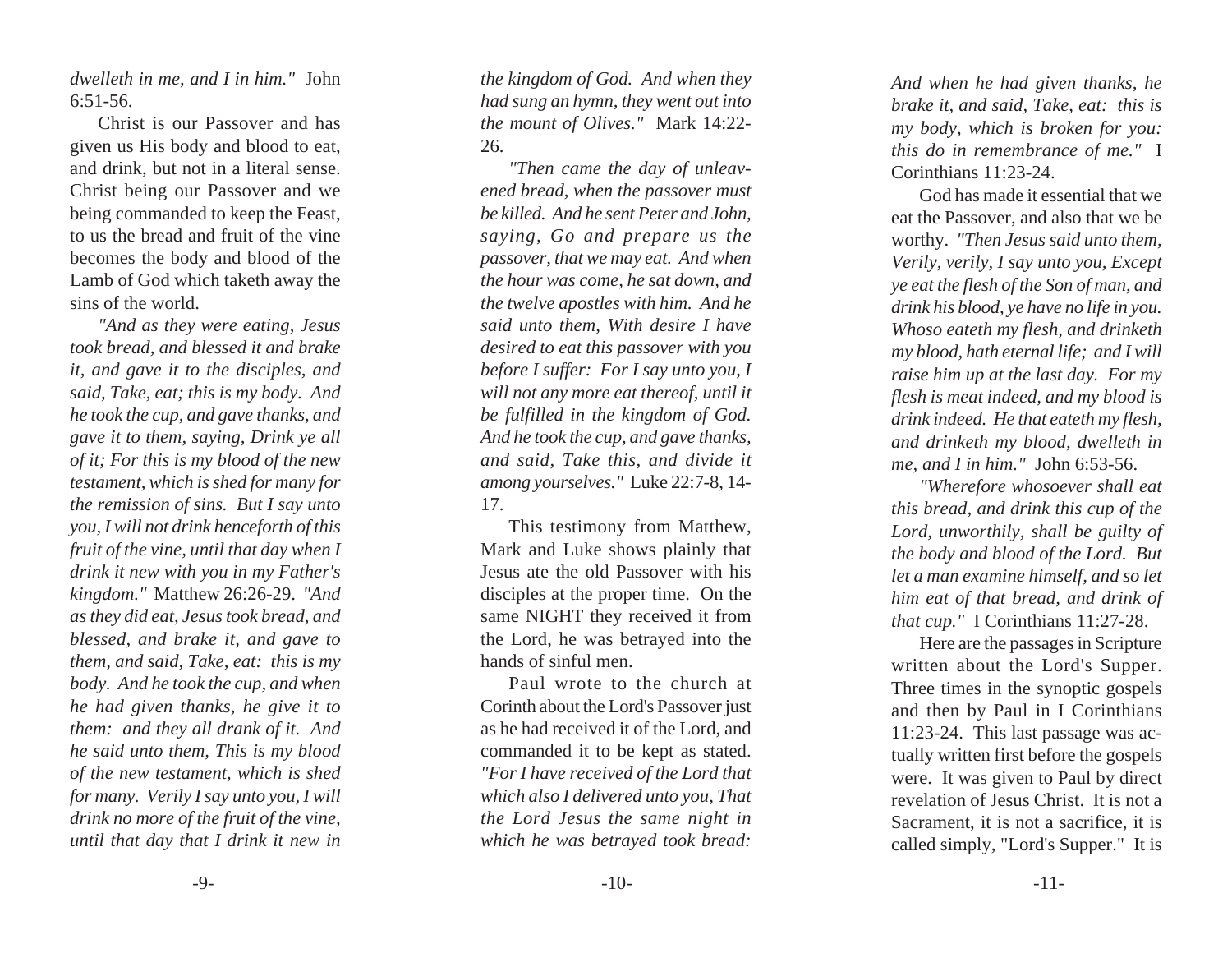in remembrance of the death of Jesus and a proclamation in the most literal interpretation of the bread and the fruit of the vine symbolizing the Body and blood of the Jesus Christ. In this observance, memory and hope mingle in a common glory. Memory is of the Lord's life freely given for us. Hope is for us to believe in the return of the Lord and His final reign.

Paul warns against eating and drinking the emblems of the Lord unworthily. None really is worthy of what Jesus, the Lamb, has done. But through the love of Christ, and his atonement, we can be worthy of taking them. If we partake the Lord's Supper in a manner that is degrading, or when we are thoughtless with our thoughts and attitudes which we know are not Christ-like, we should get rid of them. If we continue to harbor pride, selfishness, scorn for others, a loveless heart, all are sin and must be gotten rid of. This is the leaven that we must put away. There can be no leavening on the Lord's table. An individualistic attitude violates the essential principle of the Supper, namely, that it is something to be shared. First, we humble ourselves with our brethren and then we refresh ourselves together with the body and blood of the Lord. Taking the emblems is not a matter between

Jesus and you, it is between Children of God and other Children of God. If you try to partake of Jesus without looking at your brother, you're eating and drinking damnation to yourself, not discerning the Lord's Body."

The idea of the Lamb of God is one of the great lessons of the Book of Revelation. In this book Jesus Christ is called the Lamb no fewer than twenty nine times. There is a point to all this. The Apostle John is trying to show us how important our Saviour is and how important the Lord's Supper is because of the Lamb of God. He is trying to point out to every believer the necessity to apply the blood of the Lamb to your life. The word he uses for "Lamb" is not used anywhere else except in Jeremiah 11:19 where we read, "I was like a Lamb...that is brought to the slaughter." The other places in Scripture that use the word "Lamb" are found in John 1:29-30, where we read that Jesus is called the Lamb of God by John the Baptist. Peter speaks of the precious blood of Christ, as of a lamb without blemish and without spot. (I Peter 1:19). In Isaiah 53:7, in the chapter so dear to our Lord Jesus and to the early church, we read of the Lamb brought to the slaughter. In all these cases the lamb is called "Amnos." In the Book of Revelation and Jeremiah the word "Lamb" is called "Arnion." This is used by John so often that we have a new conception of Jesus, Who gives His Body and His Blood for the sal vation of man. The man who par takes of the emblems of the Lamb will have eternal life in him.

That is why the Lamb will con tinually bear the marks of the cruci fixion. The picture of the sacrifice of Christ must never be forgotten or obliterated. Even in heaven they are visible everywhere. Here is the pic ture of pain and torment, the shame and the humiliation, the death and the Cross, wherein the Lamb was God's perfect sacrifice for the sin of man.

Remember to meet with this won derful Lamb of God in the night that He was betrayed. It is a night to be remembered! Purge out therefore the old leaven, that you can be a new lump. Come and Dine, the Master calleth.

We must follow the example that Jesus set for us. When we gather to gether on the fourteenth day of the first month, we first come to wash one another's feet (the act of humility) as Jesus did. We then break and par take of the unleavened bread, which represents his body. After this we divide and drink the cup of grape juice, which represents His blood.